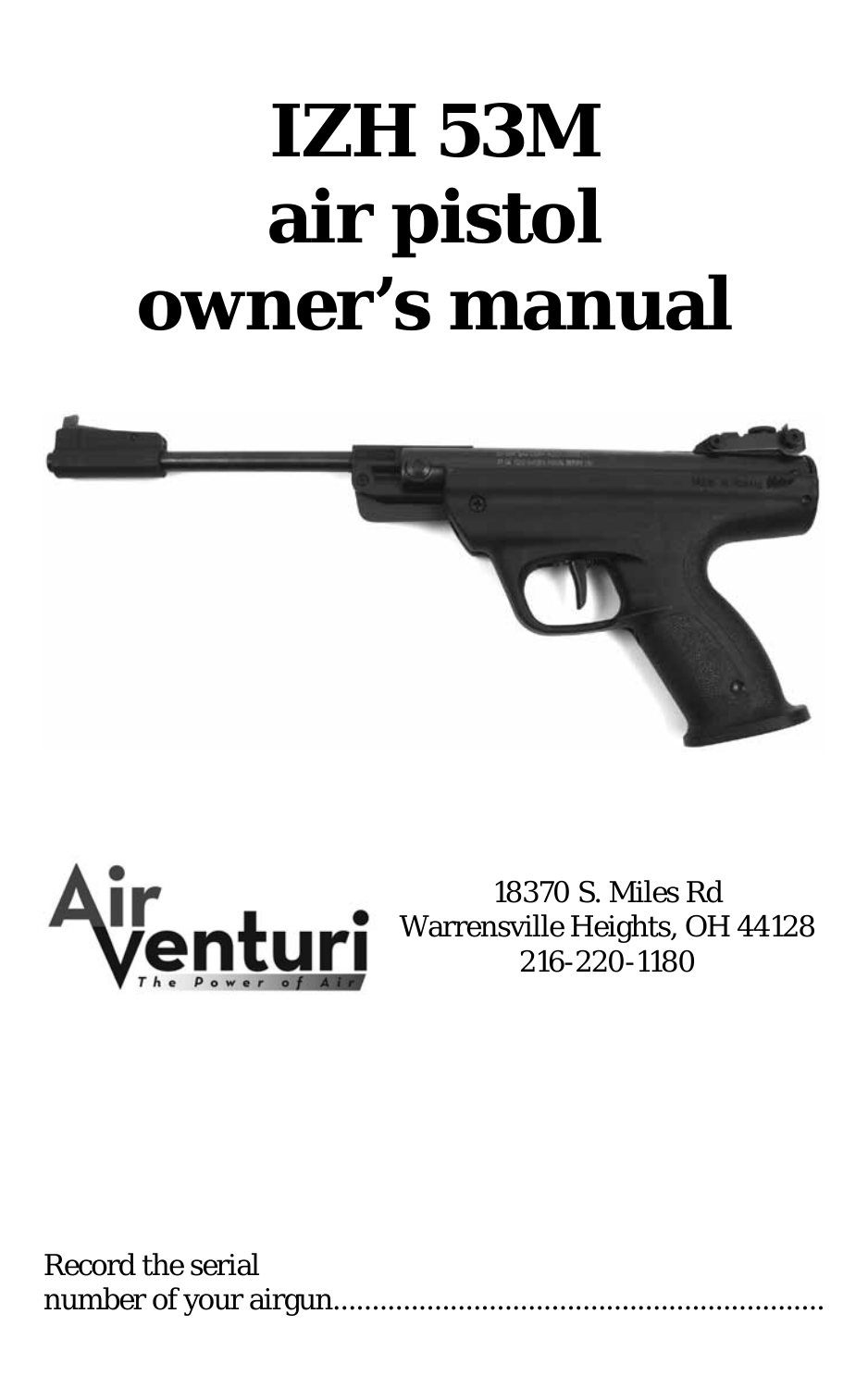# BASIC SAFETY RULES

- 1. Never point your airgun at anyone or allow anyone to point an airgun at you, even if you know it is not loaded.
- 2. Treat your airgun as if it's loaded, even if you know it's unloaded.
- 3. Aim your airgun in a safe direction.
- 4. Keep the muzzle of your airgun pointed in a safe direction.
- 5. Carry your airgun so the direction of the muzzle is under control, even if you stumble.
- 6. Keep your airgun unloaded until you are ready to shoot.
- 7. Check your airgun to make sure it's unloaded when you get it from another person or from storage.
- 8. Keep your finger off the trigger unless you are ready to shoot.
- 9. Everyone in the vicinity should wear safety glasses when an airgun is being used, shot or loaded.
- 10. You and others with you should always wear safety glasses to protect your eyes. If your reading or prescription glasses are not safety glasses, wear safety glasses over your other glasses.
- 11. This airgun does not have a safety. YOU are the ultimate safety for your gun.
- 12. Use .177-caliber (4.5 mm) pellets only.
- 13. Never reuse ammunition.
- 14. Never leave a loaded airgun unattended.
- 15. Do not shoot at hard surfaces or at the surface of water. The pellet may bounce off or ricochet and hit someone or something you had not intended to hit.
- 16. Place the backstop in a location that will be safe should the backstop fail.
- 17. Be sure of your target and what lies behind it before firing your airgun. Know what you will hit if you miss your target.
- 18. Your backstop should be checked for wear before and after each use. All backstops are subject to wear and will eventually fail. Replace your backstop if the surface is worn or damaged or if a ricochet occurs.
- 19. Do not attempt to disassemble or tamper with your airgun. Use an authorized repair center. Using unauthorized repair centers or modifying the function of your airgun in any way may be unsafe and will void your warranty.
- 20.Before you store your airgun, make sure that it is unloaded.

*Illustrations and photographs are for information purposes only and may not show the exact model purchased.*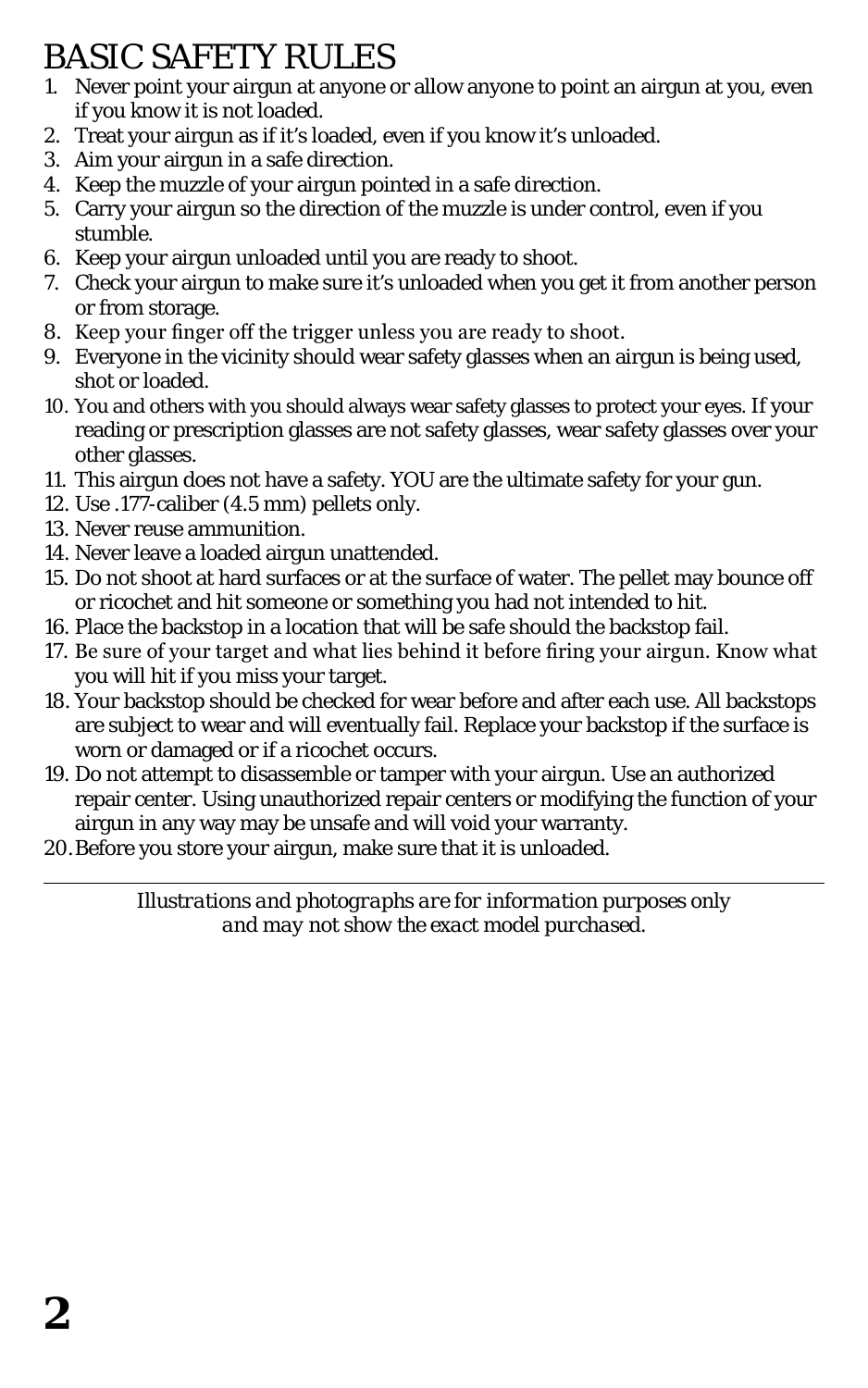# **Follow the warnings and safety procedures shown here and throughout this manual.**

Not a toy. Adult supervision required. This airgun is intended for use by those 18 years of age or older. Misuse or careless use may cause serious injury or death. May be dangerous up to 500 yards.

Do not use this airgun until you have read and understood this owner's manual.

Do not inhale dust from lead pellets or put lead pellets in the mouth. Wash hands after handling lead. Lead pellets contain lead, a chemical known to the State of California to cause cancer and birth defects (or other reproductive harm).

Use the correct pellet size for your airgun. Never reuse pellets. The use of any other kind of ammunition can cause injury to you or damage to your airgun.

Keep your finger off the trigger while cocking your airgun. When you are sure of your target and backstop and the area around the target is clear, you may take your airgun off SAFE and squeeze the trigger to fire. Always keep your airgun on SAFE until you're ready to shoot.

Remember to place your target carefully and THINK about what you will hit if you miss the target.

Do not assume your airgun is unloaded if it fails to fire properly!

Never leave your airgun loaded. Always treat an airgun as if it is loaded, even if you think it is not. Always transport your airgun unloaded and in a hard case.

Never point an airgun at another person or in an unsafe direction.

This airgun does not have a safety. YOU are the ultimate safety for your gun.

You and others with you should always wear safety glasses to protect your eyes.

Do not shoot at hard surfaces or at the surface of water. The pellet may bounce or ricochet and hit someone or something you did not intend to hit.

Always choose your target carefully. It is best to shoot at paper targets attached to a safe backstop or a trap intended to safely stop and/or capture airgun ammunition. Your backstop should be checked for wear before and after use. Replace your backstop if the surface is worn or damaged or if a ricochet occurs.

Do not disassemble, tamper with or attempt to repair or modify your airgun. Doing so may void your warranty and may result in injury. Contact Air Venturi at 216-220-1180 for repair.

In the unlikely event your airgun malfunctions or exhibits reduced performance, DO NOT attempt to fix the problem yourself. Call Air Venturi at 216-220-1180 so we can address any issues or have you return your airgun for repair.

Children are attracted to and can operate guns that can cause severe injuries or death. Prevent child access by always keeping guns locked away and unloaded when not in use. If you keep a loaded gun where a child obtains and improperly uses it, you may be fined or sent to prison.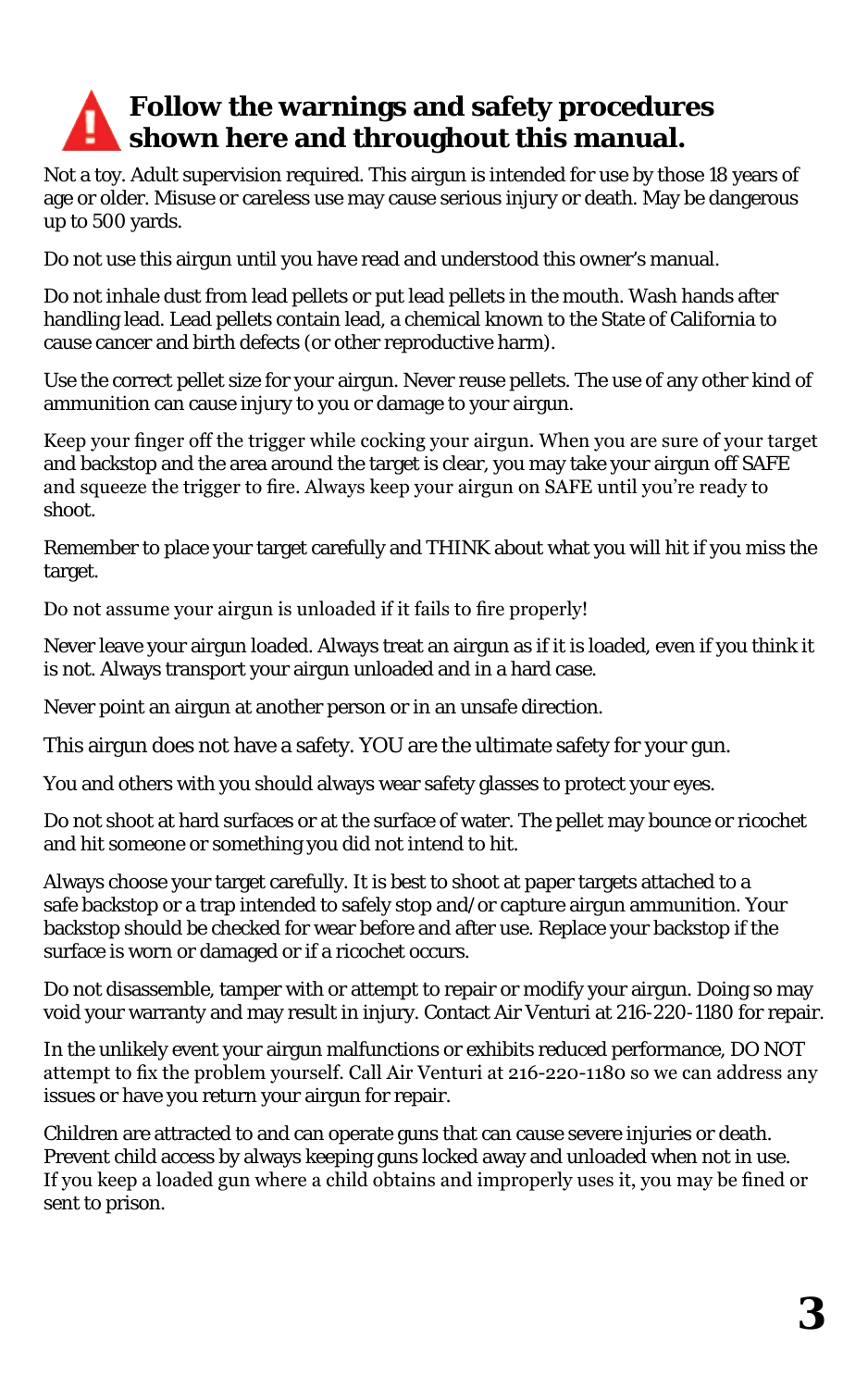The IZH 53M is a single-shot, spring-piston air pistol and is ambidextrous. The gun is intended for plinking and target use.

#### **COCKING & LOADING**

Grab the pistol's grip with your dominant hand. (A) Keep your hands away from the breech and the trigger during the cocking sequence.

With your off hand, grab the barrel near the front sight and push the barrel down and back toward the grip. You will notice a clicking sound. Once the clicking stops, the gun should be fully cocked and the mainspring fully compressed. (A & B)

To load the pistol, put a .177-caliber pellet into the loading port. (C) Load the pellet so the head or nose goes in first.

After loading the pellet, grab the barrel near the front sight and swing the barrel back to the starting position. (D) Do not force it or slam it back into position. Doing so may damage your gun and void the **C** warranty.

**Never fire the gun without a pellet in the loading port. Never pull the trigger when the barrel is open. If you do fire the gun without a pellet or fire it when the barrel is not fully closed and secured, you will damage your gun and void the warranty.**

**There is no safety on this pistol. YOU are the safety! Keep your fingers away from the trigger during the cocking and loading sequence. Be careful not to bump, hit or jar the barrel while loading the pellet. Serious injury can result if the barrel snaps shut due to careless handling when the barrel is broken open and** 

**B D**

**A**

**your fingers are near the loading port.**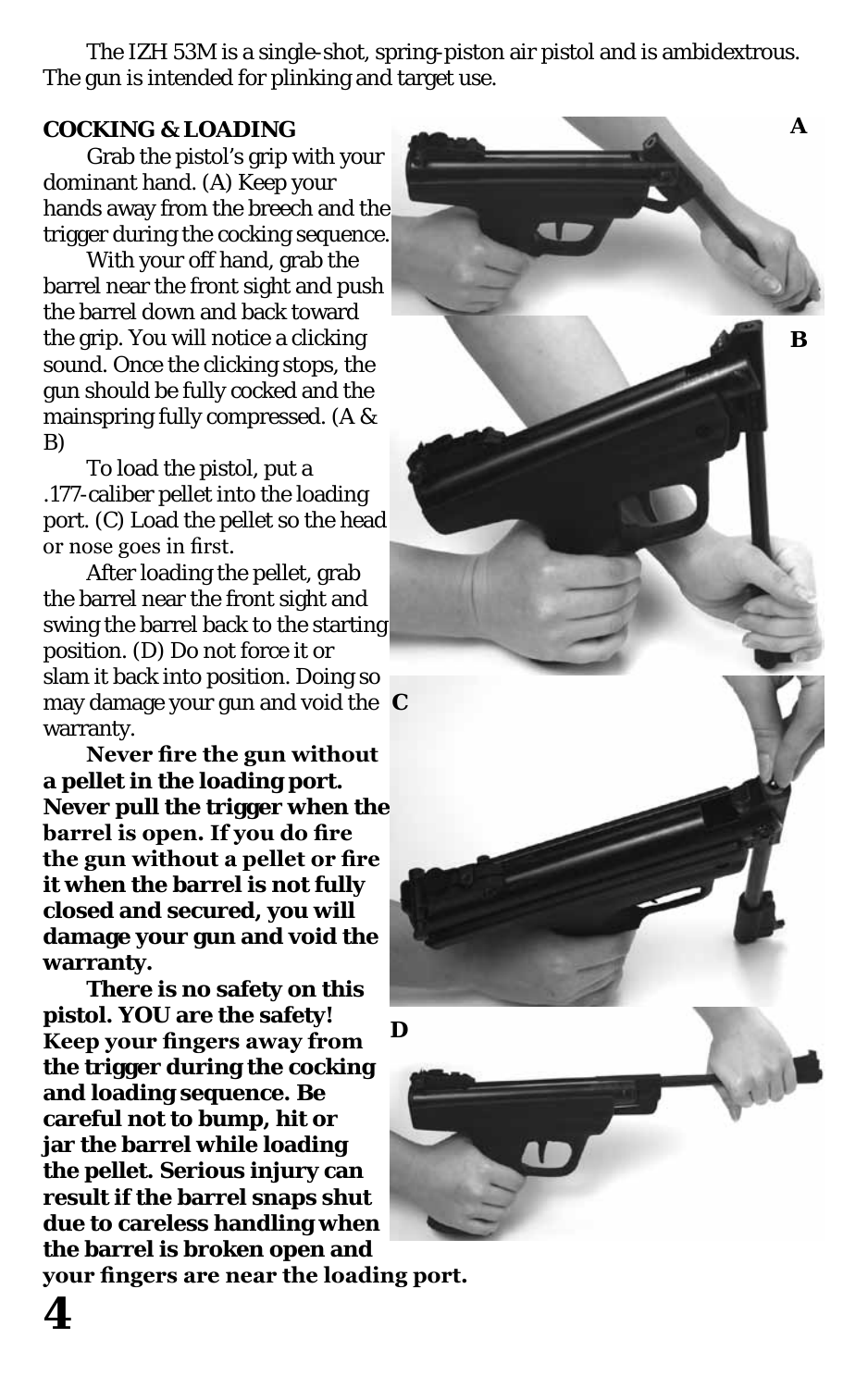#### **FIRING**

After cocking and loading as shown earlier, point the airgun in a safe direction and squeeze the trigger. The pellet will discharge. To fire another pellet, follow the cocking and loading procedure shown earlier. In storage, leave the gun uncocked and unloaded.

#### **ADJUSTING SIGHTS**

The sights are made of steel. The front sight is fixed, and the rear sight is adjustable for windage and elevation.



# Parts of the IZH 53M air pistol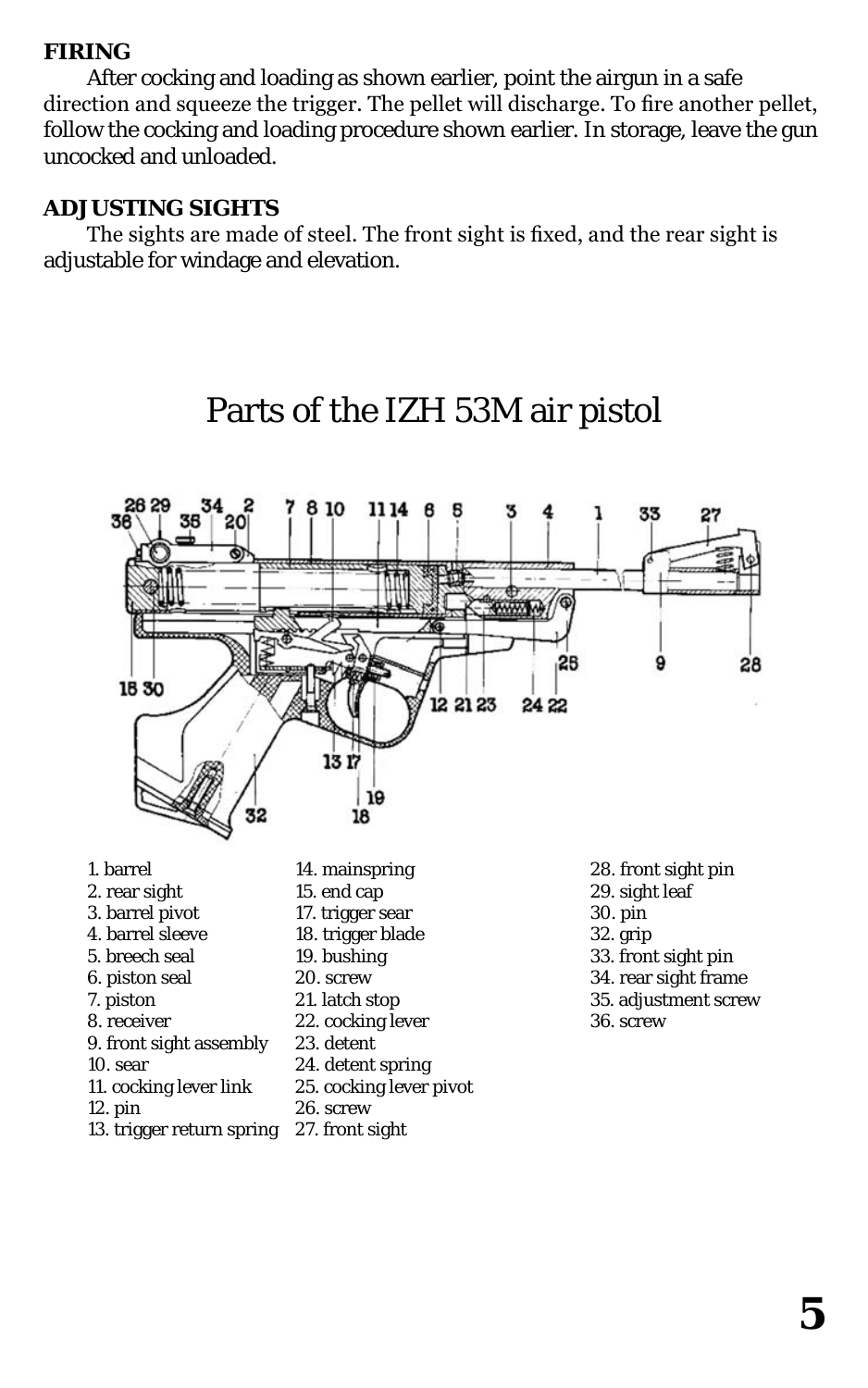#### **MAINTENANCE**

Before doing any maintenance on your airgun, make sure it's unloaded. Regularly lubricate the air compression chamber and the seal. Put 3 drops of special light oil into the loading port that leads into the compression chamber. Oil the airgun after every 2,000 shots. Do not over-oil the gun.

To lubricate the mainspring, remove the grip. Turn over the action and apply 6-10 drops of a light oil directly onto the spring. Reattach the grip. The mainspring should be oiled every 3,000 to 5,000 shots or every six months.

The cocking lever link and barrel pivot should also be lubricated with light oil every six months.

Do not use firearm cleaners or low-flashpoint oils in the air compression chamber or near the transfer port and breech seal to avoid damaging your airgun.

### **If you feel additional maintenance is required, contact Air Venturi at 216-220-1180.**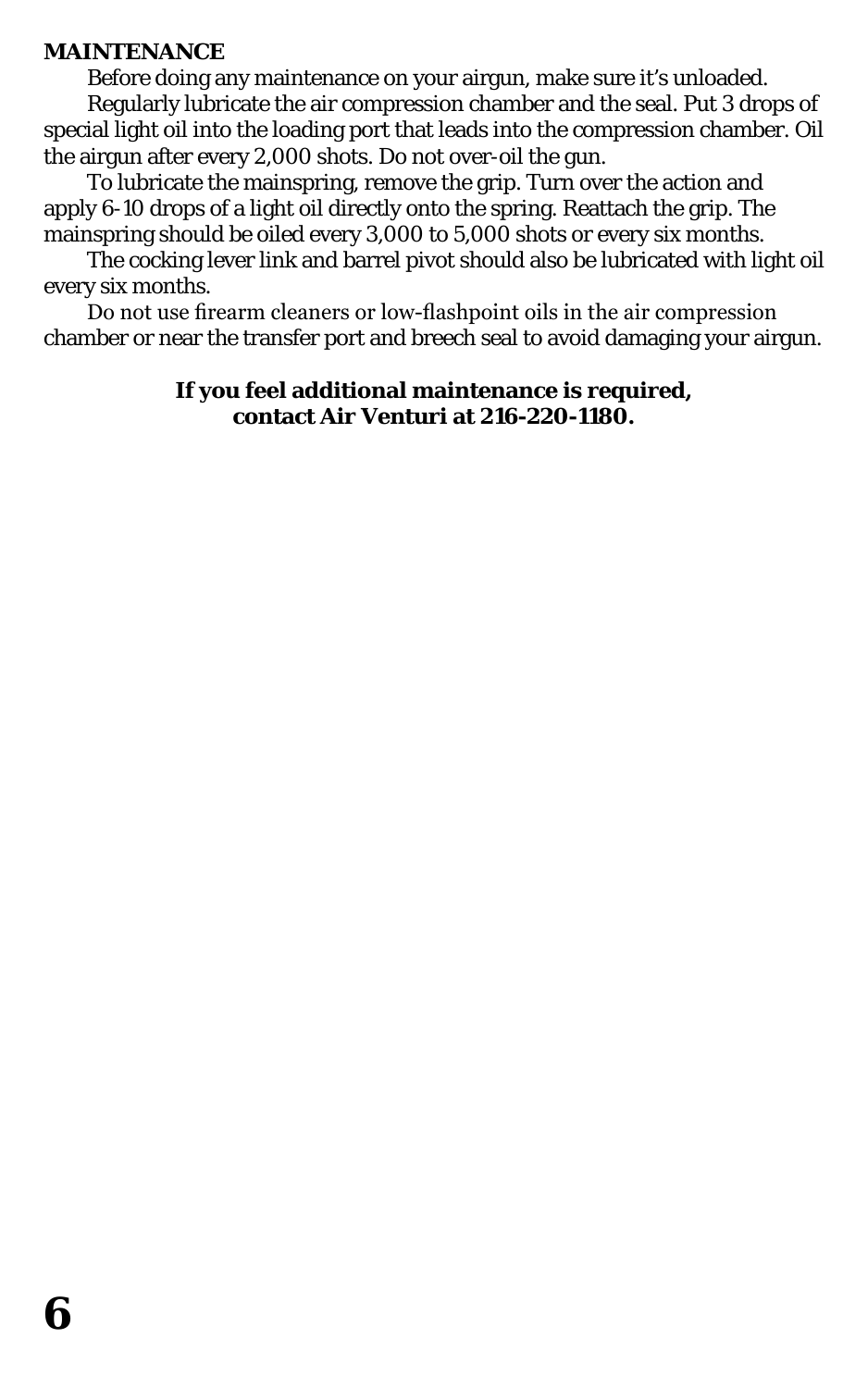**Warranty registration**<br>Your IZH airgun is manufactured to the highest standards, using the finest materials to give a lifetime of service. In the unlikely event there are any defects in materials or workmanship in the first twelve (12) months after retail purchase, we will repair or replace your airgun under warranty. Keep your original purchase receipt.

What is covered: Replacement parts and labor. Transportation charges to consumer for return of repaired product.

The warranty will be invalid if:

- The airgun has been disassembled and incorrectly reassembled.
- The airgun is found to have lubrication not recommended by Air Venturi.
- The airgun has been fitted with non-Air Venturi parts.
- The airgun has been misused or abused.
- The warranty card was not returned within 30 days of retail purchase and/or the original purchase receipt cannot be presented.

The warranty does NOT cover:

- O-rings, screws, seals, springs or stocks.
- Any damages or faults caused by owner misuse or action.
- Shipment damage of the airgun to or from Air Venturi.
- Transportation charges to Air Venturi for defective products.
- Damages caused by abuse or failure to perform normal maintenance.
- Parts subject to normal wear and tear.
- Consequential damages, incidental damages or incidental expenses including damage to property.
- Any other expense.

Note: Some states do not allow the exclusion or limitation of incidental or consequential damages, so the above limitation or exclusion may not apply to you.

This warranty is in addition to your statutory rights. To register your warranty, the card below must be completed and returned to Air Venturi within 30 days of purchase. Retain your sales receipt as proof of purchase.

Warranty claims: Warranty claims for U.S. and Canadian Customers: Warranty card must be completed and mailed to Air Venturi within 28 days of purchase. Call Air Venturi at 216-220-1180 before returning any product.

Implied warranties: Any implied warranties, including the implied warranties of merchantability and fitness for a particular purpose, are limited in duration to one year from date of retail purchase.

Note: Some states do not allow limitations on how long an implied warranty lasts, so the above limitation may not apply to you.

To the extent any provision of this warranty is prohibited by federal, state or municipal law which cannot be preempted, it shall not be applicable. This warranty gives you specific legal rights, and you may also have other rights which vary from state to state and country to country.

Complete this warranty card and mail to Air Venturi, 18370 S. Miles Rd., Warrensville Hgts., OH 44128.

# **Warranty card for IZH-Baikal 53M air pistol**